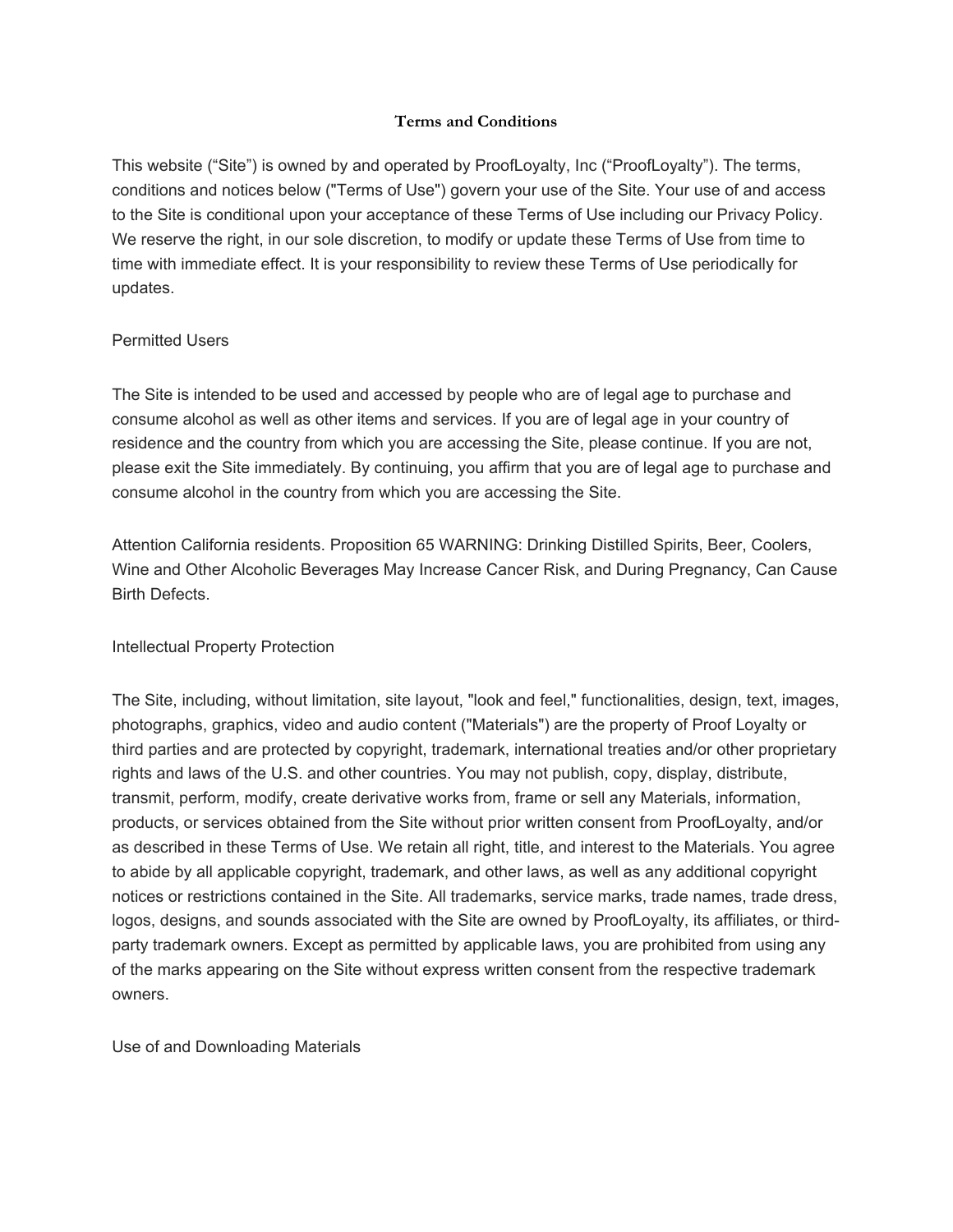Materials on the Site may be used only for your personal, non-commercial use, provided you do not remove or alter, or cause to be removed or altered, any copyright, trademark, trade name, service mark, or any other proprietary notices or legends appearing on any of the Materials. You may not engage in systematic retrieval of data or other Materials from the Site to create or compile, directly or indirectly, a collection, compilation, database, or directory without written permission from ProofLoyalty, nor may you mirror on your own site, or other publication, the home page or results pages of the Site.

You may not use any computer program tools including, but not limited to, web spiders, bots, indexers, robots, crawlers, harvesters, or any other automatic device, program, algorithm or methodology, or any similar or equivalent manual process ("Tools") to access, acquire, copy or monitor any portion of the Site or any content, or in any way reproduce or circumvent the navigational structure or presentation of the Site or any content, to obtain or attempt to obtain materials, documents or information through any means not purposely made available through the Site. Tools that use the Site shall be considered agents of the individual(s) who control or author them.

Use of the Materials for any purpose not expressly permitted in these Terms of Use is prohibited. If you (or a legal entity for which you are an officer, director, employee, or other agent) own and operate a website or engage in other Internet activity, such as electronic commerce, communication, publishing and transmission, and want to download, post, publish, or use Materials for any such website or Internet activity, you will need permission from ProofLoyalty even if your website or Internet activity is free of charge.

User Comments, Feedback, and Other Submissions

All comments, feedback, ratings, suggestions, ideas, and other submissions disclosed, submitted or offered to ProofLoyalty on or by the Site or otherwise disclosed, submitted or offered in connection with your use of the Site (collectively, "Comments") shall be become and remain the property of ProofLoyalty. Such disclosure, submission or offer of any Comments shall constitute an assignment to ProofLoyalty of all rights, titles and interests in all copyrights and other intellectual properties in the Comments. Thus, we will own exclusively all such rights, titles, and interests and shall not be limited in any way in our use, commercial or otherwise, of any Comments. Furthermore, we are free to use any ideas, concepts, know-how, or techniques contained in any Comments or communication you send to the Site for any purpose whatsoever including, but not limited to, developing, manufacturing and marketing products using such information. If you transmit any ideas, concepts, materials or other communications to the Site, you accept that it may be used by us without compensation in any manner whatsoever, including without limitation reproduction, transmission, publication, marketing, product development, etc.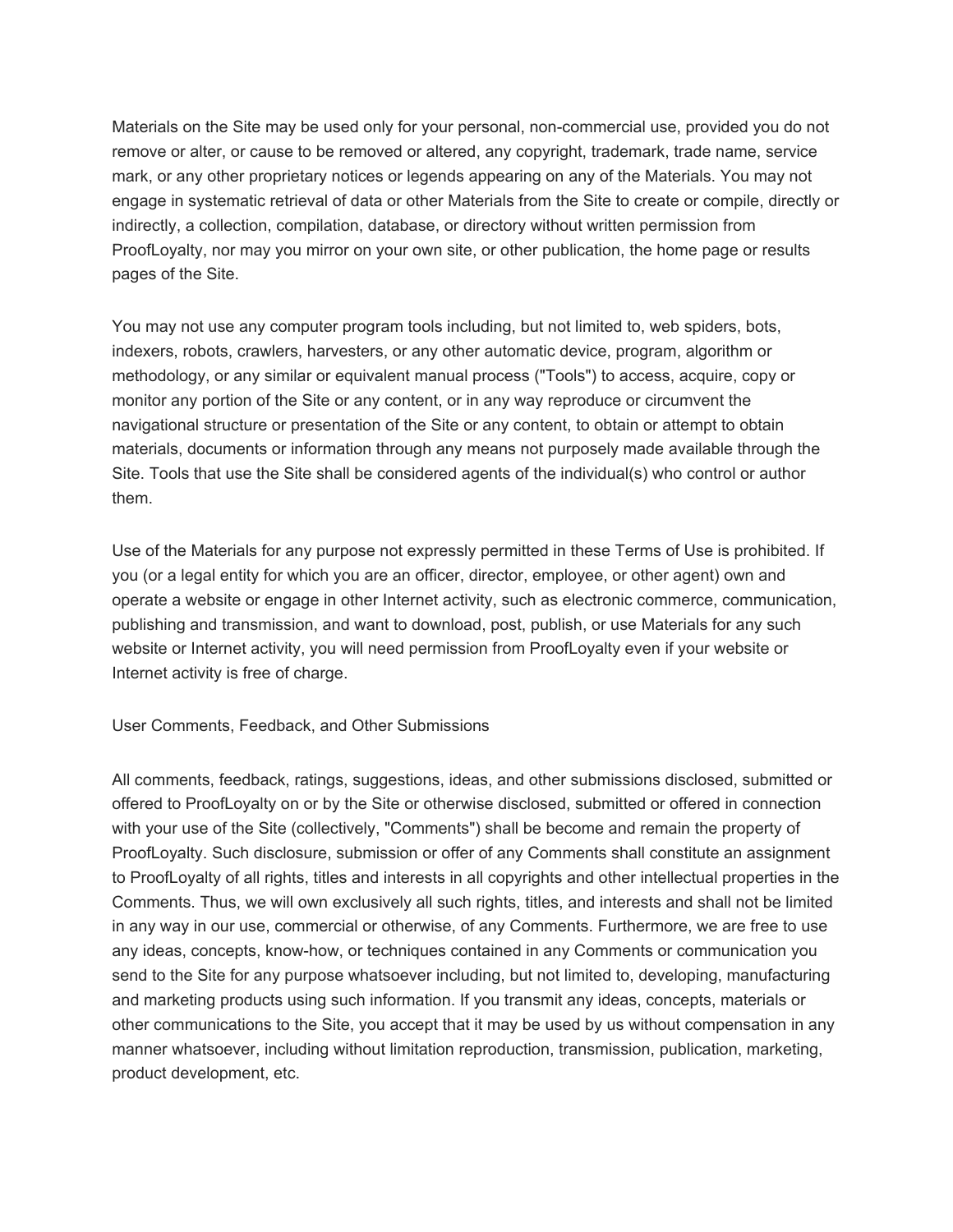We are and shall be under no obligation: (1) to maintain any Comments in confidence, (2) to pay to user any compensation for any Comments, or (3) to respond to any user Comments. You agree that Comments submitted by you to the Site will not violate any right of any third party, including copyright, trademark, privacy or other personal or proprietary rights. You further agree that Comments submitted by you to the Site will not be or contain libelous or otherwise unlawful, abusive, vulgar, obscene, defamatory, harassing, threatening or obscene material. Furthermore, you will not: (1) make any bigoted, hateful, or racially offensive statements, (2) advocate illegal activity or discuss illegal activities with the intent to commit them, (3) post or distribute any chain letters, spam or software or other materials that contain a virus or other harmful component, (4) post advertisements or solicitations of business, (5) impersonate another person, (6) submit any materials that contain viruses, Trojan horses, worms, time bombs, cancelbots or other computer programming routines or engines that are intended to damage, detrimentally interfere with, surreptitiously intercept or expropriate any system, data or information, or (7) attempt to gain unauthorized access to the accounts, computer systems or networks connected to the Site through hacking, password mining or any other means. We reserve the right to deny the publishing of Comments, to remove Comments, and/or to terminate your access for uploading Comments in its sole discretion at any time, without prior notice and at our sole discretion.

You understand that when using the Site, you will be exposed to Comments from a variety of sources, and that we are not responsible for the accuracy, usefulness, safety, or intellectual property rights of or relating to such Comments. You further understand and acknowledge that you may be exposed to Comments that are inaccurate, offensive, indecent, or objectionable, and you agree to waive, and hereby do waive, any legal or equitable rights or remedies you have or may have against ProofLoyalty with respect thereto, and agree to indemnify and hold ProofLoyalty, its affiliates and subsidiaries harmless to the fullest extent allowed by law regarding all matters related to your use of the Site. We do not endorse any Comments, or any opinion, recommendation, or advice expressed therein, and we expressly disclaim any and all liability in connection with Comments.

We will fully cooperate, including but not limited to, maintaining and disclosing any Comments that you provide in connection with the Site, disclosing your identity or helping to identify you, with any applicable law or regulation, law enforcement authorities, court order or governmental authority.

#### Membership, Password, and Security

Your use of the Site may require you to register with ProofLoyalty. To register you must complete the registration process by providing us with current, complete, and accurate information as prompted by the applicable registration form. When you register, you will choose a username and password. You are entirely responsible for maintaining the confidentiality of your username and password and are responsible for all activity under your username and password. You may not use anyone else's username or password and you must not permit others to use your username or password. Your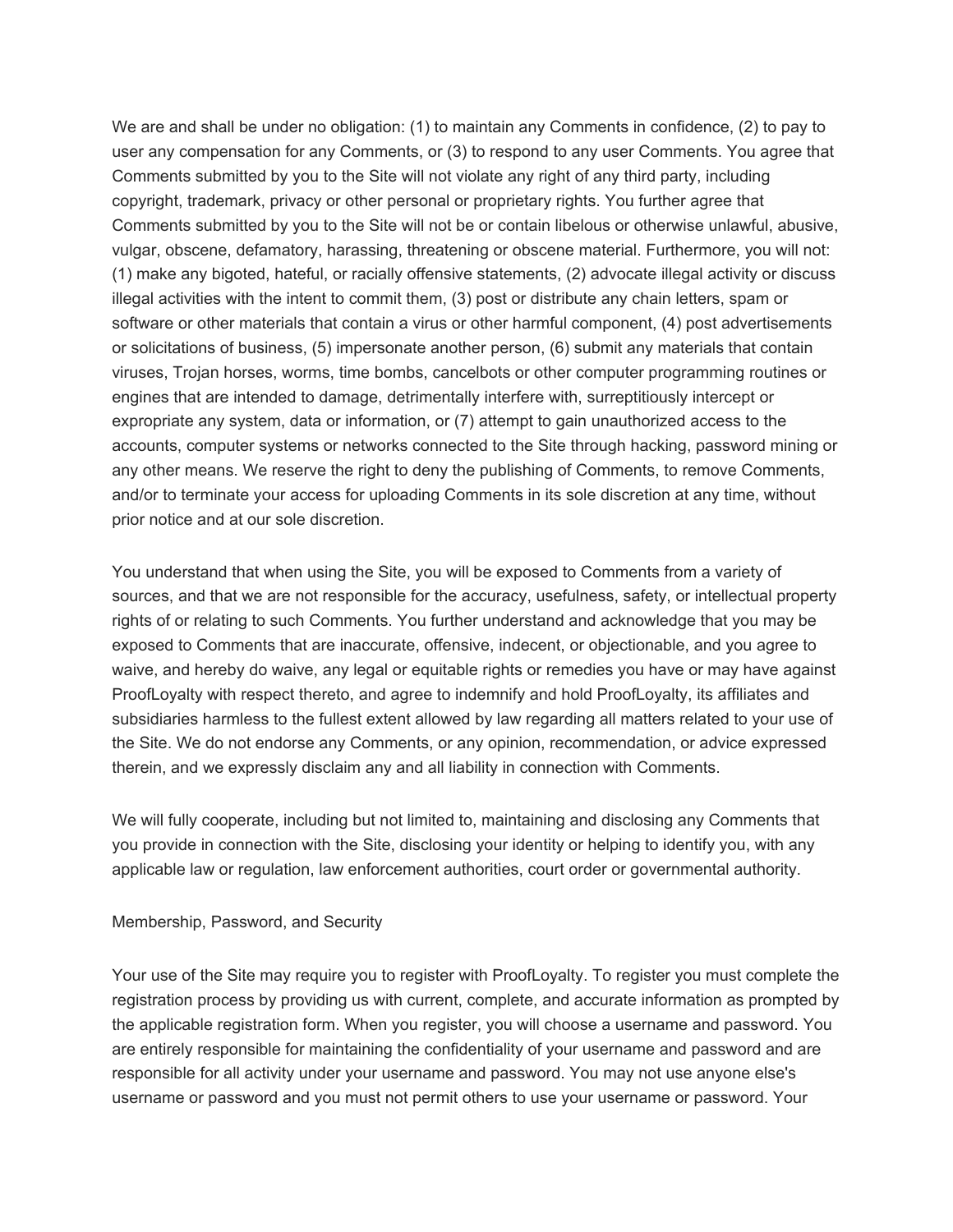access to the Site is limited to one user session; concurrent sessions using an identical username and password combination are prohibited. You agree to notify ProofLoyalty immediately of any unauthorized use of your username and/or password or any other breach of these Terms of Use or the security of the Site. We will not be liable for any loss that you may incur as a result of the misuse of a password or account, either with or without your knowledge.

### On-Line Stores; Promotions

Additional terms and conditions may apply to purchases of goods or services and to specific portions or features of the Site, including but not limited to contests, sweepstakes, invitations, or other similar features (each an "Application"), all of which additional terms and conditions are made a part of these Terms of Use by this reference. You agree to abide by such Application terms and conditions. If there is a conflict between these Terms of Use and the terms of the Application, the terms of the Application will control as relating to the Application.

# Privacy Policy

Personal Information collected from you through use of the Site is subject to ProofLoyalty's Privacy Policy. For more information, see ProofLoyalty's Privacy Policy.

# Linking to Third Party Sites from the Site

The Site may contain links to other websites or resources ("Linked Sites"). Hyperlinks to other Internet resources are provided for your convenience. You acknowledge and agree that ProofLoyalty is not responsible for the availability of such external sites or resources, does not endorse and is not responsible or liable for any content, advertising, products, or other materials on or available from such Linked Sites or resources and shall not be liable, directly or indirectly, for any damage or loss caused by the use or reliance on such Linked Sites. You access, use, and rely upon such Linked Sites at your own risk.

### Linking to the Site from Third Party Sites

Any linking to areas of the Site other than the homepage is strictly prohibited without prior written consent by ProofLoyalty. At any time, even after written consent is granted, we reserve the right to object to or request removal or correction of any link that is we determine in our sole judgment to be inappropriate or inconsistent with the Site's image and reputation. You shall not and shall not authorize any other person to co-brand the Site or portion thereof or frame the Site or portion thereof (whereby the Site or portion thereof will appear on the same screen with a portion of another site). "Co-branding" means to display a name, logo, trademark, or other means of attribution or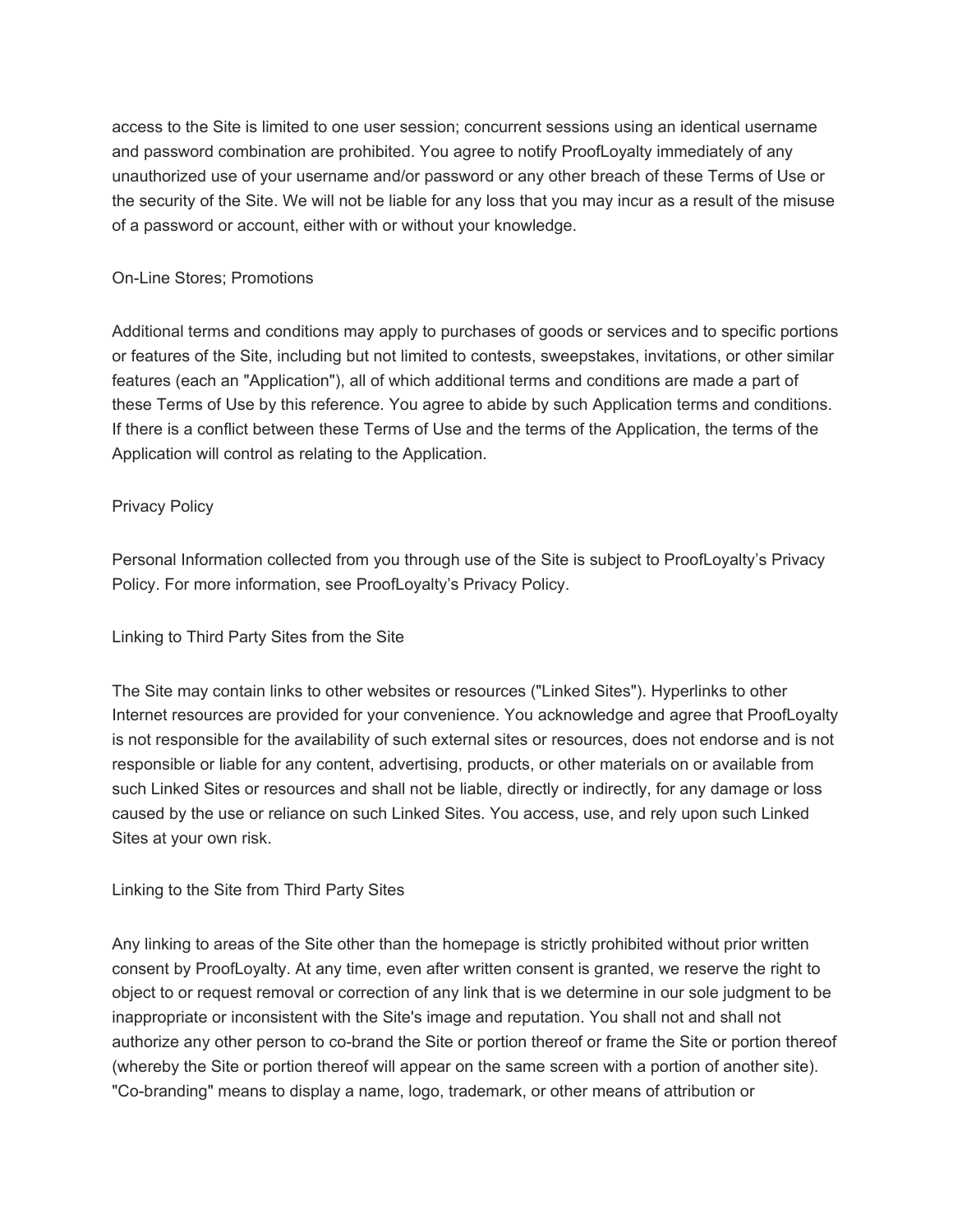identification of any party in such a manner reasonably likely to give a user the impression that such other party has the right to display, publish, or distribute the Site or Material accessible through the Site. You agree and acknowledge that we must grant written consent before deep-linking, framing, co-branding, or other activity impacting the access to or the use of the Site is performed. Failure to obtain such consent may result in an infringement claim or other legal action being brought. You agree to cooperate with ProofLoyalty in causing any unauthorized deep-linking, framing, cobranding, or other activity impacting the access to or the use of our Site to immediately cease.

#### Disclaimer of Warranties

YOU AGREE AND ACKNOWLEDGE THAT NEITHER PROOFLOYALTY, NOR ANY THIRD-PARTY CONTENT PROVIDERS, MAKES ANY WARRANTY WHATSOEVER, INCLUDING WITHOUT LIMITATION: THAT THE OPERATION OF THE SITE WILL BE UNINTERRUPTED OR ERROR-FREE; THAT DEFECTS IN THE SITE WILL BE CORRECTED; THAT THE SITE, INCLUDING THE SERVER THAT MAKES IT AVAILABLE, IS FREE OF INFECTION, VIRUSES, WORMS, TROJAN HORSES, OR OTHER HARMFUL COMPONENTS OR OTHER CODE THAT MANIFEST CONTAMINATING OR DESTRUCTIVE PROPERTIES; AS TO THE RESULTS THAT MAY BE OBTAINED FROM USE OF THE MATERIALS ON THE SITE; OR AS TO THE ACCURACY, RELIABILITY, AVAILABILITY, SUITABILITY, QUALITY, OR OPERATION OF ANY INFORMATION, SOFTWARE, OR SERVICE PROVIDED ON OR ACCESSIBLE FROM THE SITE OR AS TO ANY INFORMATION, PRODUCTS, OR SERVICES ON THE INTERNET IN ANY WAY. IN ADDITION, PROOFLOYALTY DOES NOT ASSUME ANY RESPONSIBILITY OR RISK FOR YOUR USE OF THE INTERNET. WE PROVIDE THE SITE "AS IS" AND "AS AVAILABLE" AND WITHOUT ANY WARRANTY OR CONDITION, EXPRESS, IMPLIED OR STATUTORY, AS TO THE OPERATION OF THE SITE, THE ACCURACY, RELIABILITY, COMPLETENESS, OR TIMELINESS OF THE CONTENT OR MATERIALS INCLUDED ON THE SITE, OR OTHERWISE. WE SPECIFICALLY DISCLAIM ANY IMPLIED WARRANTIES OF TITLE, MERCHANTABILITY, FITNESS FOR A PARTICULAR PURPOSE AND NON-INFRINGEMENT TO THE FULLEST EXTENT PERMITTED BY LAW. YOU AGREE THAT YOUR USE OF THE SITE IS AT YOUR SOLE RISK. YOU AGREE THAT PROOFLOYALTY SHALL NOT BE RESPONSIBLE FOR UNAUTHORIZED ACCESS TO OR ALTERATION OF YOUR TRANSMISSIONS OR DATA, ANY MATERIAL OR DATA SENT OR RECEIVED OR NOT SENT OR RECEIVED, OR ANY TRANSACTIONS ENTERED INTO THROUGH THE SITE. YOU AGREE THAT PROOFLOYALTY IS NOT RESPONSIBLE OR LIABLE FOR ANY THREATENING, DEFAMATORY, OFFENSIVE OR ILLEGAL CONTENT OR CONDUCT OF ANY OTHER PARTY OR ANY INFRINGEMENT OF ANOTHER'S RIGHTS, INCLUDING INTELLECTUAL PROPERTY RIGHTS. NO ADVICE OR INFORMATION, WHETHER ORAL OR WRITTEN, OBTAINED BY YOU FROM PROOFLOYALTY SHALL CREATE ANY WARRANTY NOT EXPRESSLY STATED IN THIS AGREEMENT.

Limitation of Liability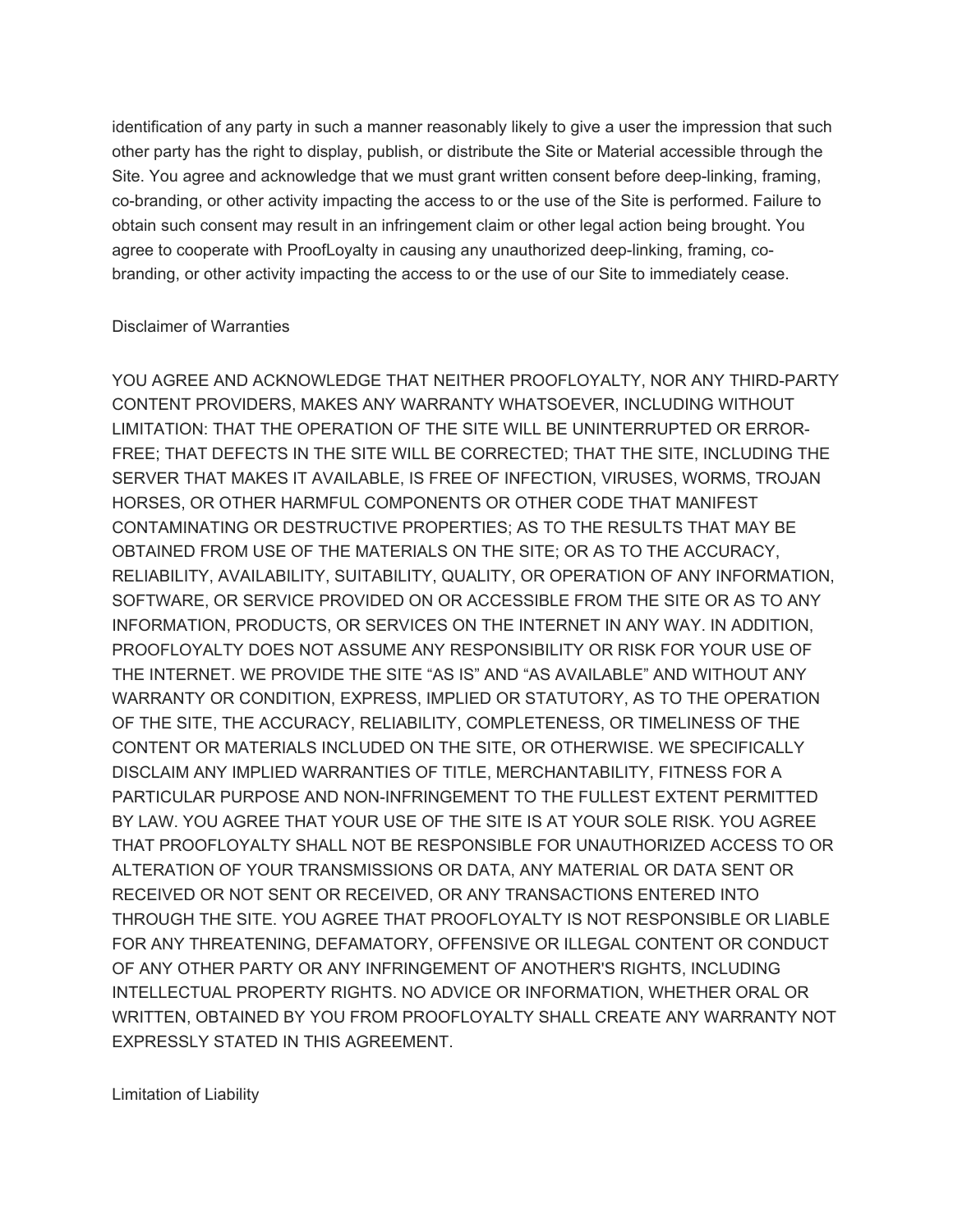IN NO EVENT SHALL PROOFLOYALTY, ITS AFFILIATES, RELATED COMPANIES, OFFICERS, DIRECTORS, EMPLOYEES, OR OTHER AGENTS, CONSULTANTS, OR CONTENT PROVIDERS BE LIABLE FOR ANY DIRECT, INDIRECT, SPECIAL (INCLUDING LOSS OR REVENUE OR INCOME, PAIN AND SUFFERING, EMOTIONAL DISTRESS, OR SIMILAR DAMAGES), INCIDENTAL, PUNITIVE, OR CONSEQUENTIAL DAMAGES ARISING OUT OF OR RELATED TO THE USE, INABILITY TO USE, AUTHORIZED USE, PERFORMANCE, OR NONPERFORMANCE OF THE SITE, INCLUDING BUT NOT LIMITED TO DAMAGES FOR LOSS OF PROFITS, GOODWILL, USE, DATA OR OTHER INTANGIBLE LOSSES, EVEN IF PROOFLOYALTY WAS PREVIOUSLY ADVISED OF THE POSSIBILITY OF SUCH DAMAGES AND REGARDLESS OF WHETHER SUCH DAMAGES ARISE IN CONTRACT, TORT, UNDER STATUTE, IN EQUITY, AT LAW, OR OTHERWISE. IF YOU ARE DISSATISFIED WITH ANY PORTION OF THE SITE, OR WITH ANY OF THIS AGREEMENT, YOUR SOLE AND EXCLUSIVE REMEDY IS TO DISCONTINUE USING THE SITE.

#### Indemnification

You agree to defend, indemnify and hold ProofLoyalty and its affiliates, related companies, directors, officers, employees, shareholders, successors or heirs (the "Protected Entities") harmless from any and all claims, liabilities, costs and expenses, including reasonable attorneys' fees, arising in any way from your use of the Site, or your breach or violation of the law or of these Terms of Use. We reserve the right, at our own expense, to assume the exclusive defense and control of any matter otherwise subject to indemnification by you, and in such case, you agree to cooperate with our defense of such claim.

### **Termination**

You agree that ProofLoyalty, in its sole discretion and without notice, may terminate your password, account (or any part thereof) or access to or use of the Site or any portion thereof, and remove and discard any content within the Site, at any time and for any reason, including, without limitation, if ProofLoyalty believes that you have violated or acted inconsistently with these Terms of Use. ProofLoyalty reserves the right to prohibit or restrict access to the Site to anyone at any time, with or without cause. ProofLoyalty may also in its sole discretion and at any time discontinue providing the Site, or any part thereof, temporarily or permanently, without notice, at any time, for any reason. You agree that ProofLoyalty shall not be liable to you or any third party for any termination of your access to the Site or for any modification, suspension or discontinuation of the Site.

### Copyright Agent

If you believe that there is any content on the Site that infringes your copyrighted work, please provide the following information to our Copyright Agent named below: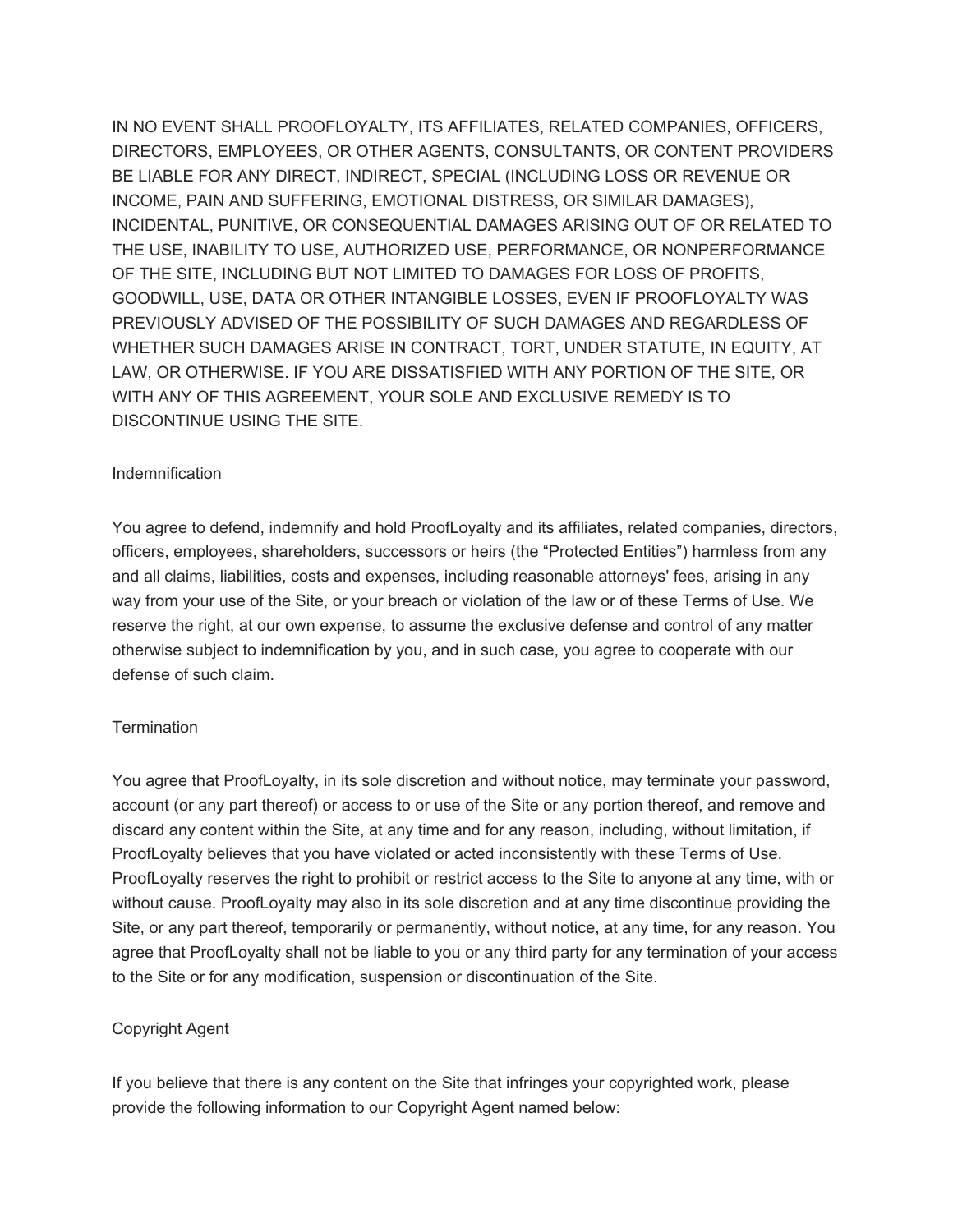- an electronic or physical signature of the person authorized to act on behalf of the owner of the copyright interest;
- a description of the copyrighted work that you claim has been infringed;
- a description of where the material that you claim is infringing is located on this Site;
- your address, telephone number and email address;
- a statement by you that you have a good faith belief that the disputed use is not authorized by the copyright owner, its agent or the law;
- **•** a statement by you, made under penalty of perjury, that the above information in your notice is accurate and that you are the copyright owner or authorized to act on the copyright owner's behalf.

Our Copyright Agent for notice of claims of copyright infringement can be reached at: info@ProofLoyalty, or 415.297.0084.

# General

These Terms of Use are governed by the laws of the United States and California without giving effect to any principles of conflicts of laws. You hereby irrevocably consent to the exclusive jurisdiction and venue of courts in the state of California, U.S.A. in all disputes arising out of or relating to the use the Site.

Notwithstanding the foregoing, the Site may be viewed internationally and may contain references to products or services not available in all countries. References to a particular product or services do not imply that they are appropriate or available to all persons of legal purchasing age in all locations, or that ProofLoyalty intends to make such products or services available in such countries. Any offer for any product, feature, service made on the Site is void where prohibited. Your information will be transferred to ProofLoyalty, located in the State of California, United States, which location may be outside of your own country, and by providing ProofLoyalty with your information, you are consenting to such transfer. Although ProofLoyalty will use all reasonable efforts to safeguard the confidentiality of any personal information collected, ProofLoyalty will not be liable for disclosure of personal information obtained due to errors in transmission or the unauthorized acts of third parties.

ProofLoyalty Wine Sales Terms and Conditions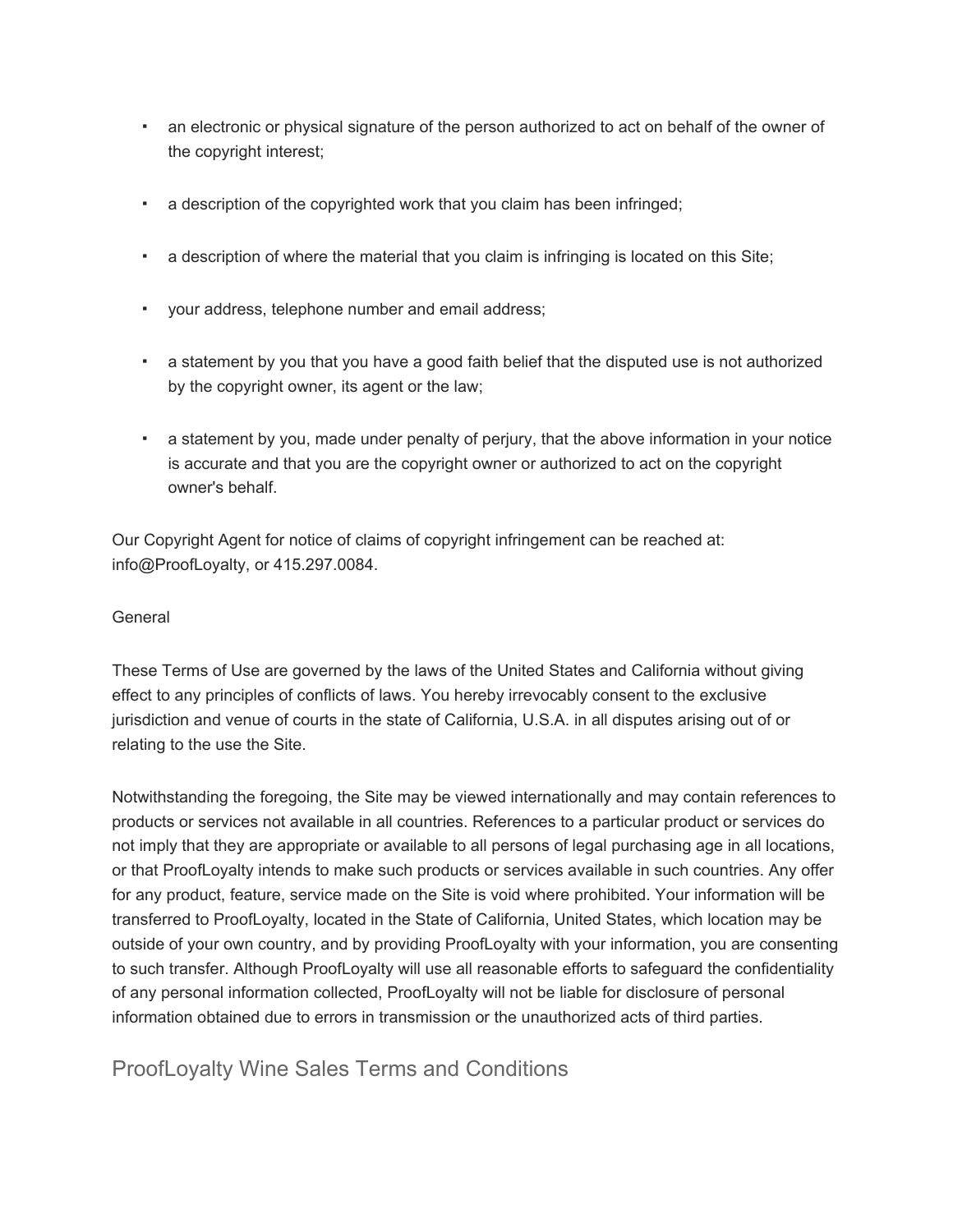Please read the following carefully:

# **Acceptance**

By clicking on this web page, you acknowledge and agree that you have read these Terms and Conditions (the "Terms"), understand them, and agree to be legally bound by them. Your acceptance of these Terms creates a binding contract governing the terms of your membership in the ProofLoyalty Wine Club (the "Club") and no other statements, representations, materials or related information will alter or amend these Terms, except as specifically referenced in these Terms and such revisions to these Terms instituted by ProofLoyalty, Inc dba ProofLoyalty, ("ProofLoyalty") as in accordance with these Terms.

# Shipping and Returns

Pursuant to your membership in the Club, ProofLoyalty will ship to you wine selections of their choosing based on your membership level (the "Club Shipment") during certain months (each referred to hereinafter as a "Club Month").

Shipping costs will vary by state and location and may be changed by ProofLoyalty from time to time. In addition, due to the ever-changing nature of alcohol and other wine related laws, ProofLoyalty may, from time to time, be advised that it is not able to complete delivery of a wine or ship wine to you. If ProofLoyalty is unable to ship your wine to you, ProofLoyalty will offer you the option to change your delivery address. If that is not agreeable, you may cancel your membership in accordance with Section 5, and you may receive a refund of any paid for wine that ProofLoyalty was not able to ship to you based on such a change in laws.

There is no available return or exchange for shipped wines except as set forth in this paragraph. If your wine, at the time of delivery, is received damaged, spoiled or otherwise defective, you may contact us regarding the damage and ProofLoyalty may, in its discretion and based on the particular conditions of each such circumstance, send a replacement in exchange at no additional cost, which is your sole and exclusive remedy for damaged or defective product. You must contact ProofLoyalty by phone 415 297 0084 or by info@proofloyalty.com within seventy-two hours of delivery to report broken, corked or otherwise damaged products to request an exchange.

During times of inclement weather, extreme heat, or extreme cold, ProofLoyalty reserves the right to delay shipments until conditions improve. Please be advised that ProofLoyalty is not responsible for items damaged due to extreme weather conditions.

Billing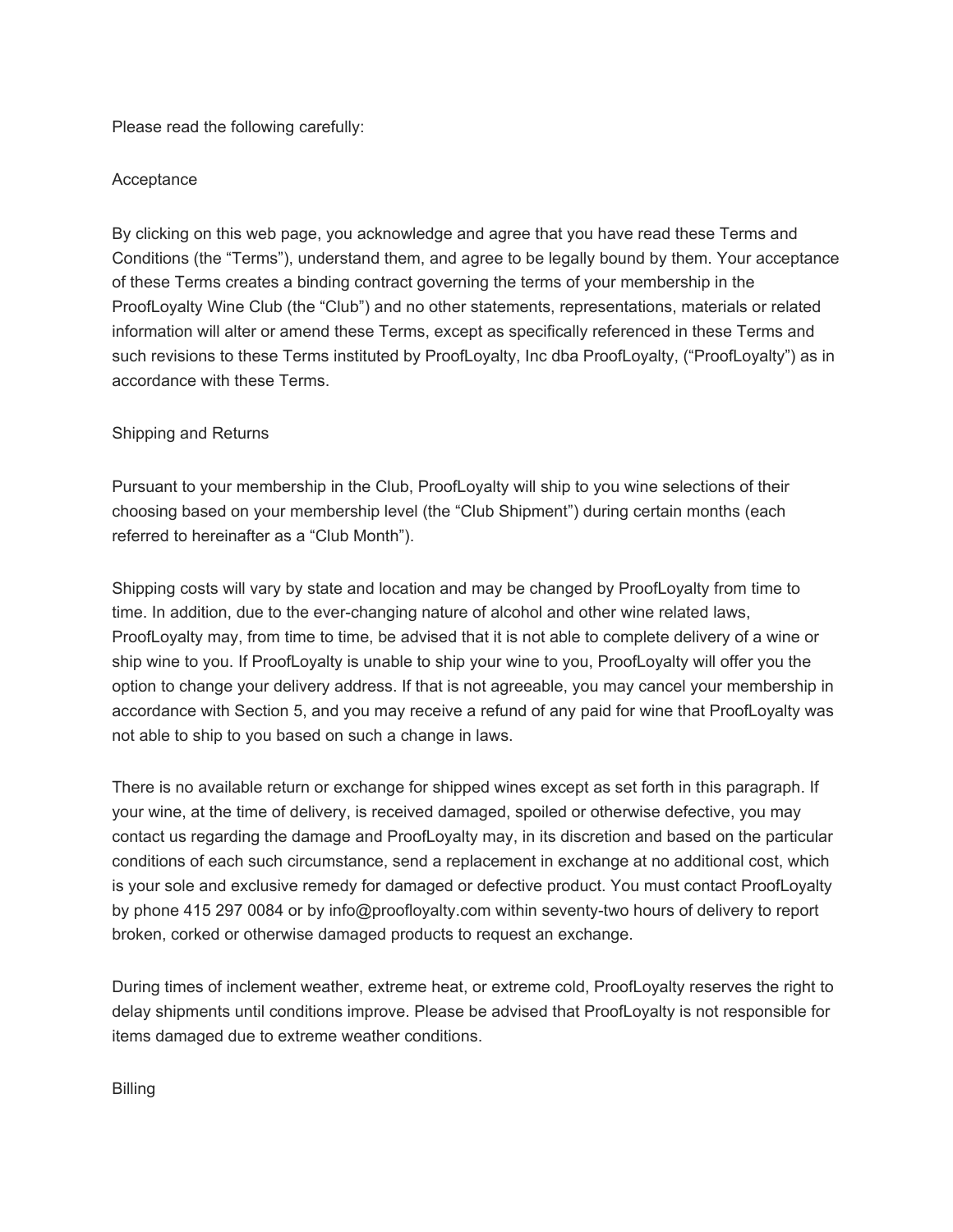By accepting the Terms, you authorize ProofLoyalty to charge the credit card, in advance of a Club Month. It is your obligation to update any changes to your credit card information online in the account section of this website, or by phone xxx-xxx-xxx at least 5 business days prior to this billing. In addition, any delivery or billing address changes must be made in writing to the account section of this website, or at info@proofloyalty.com or phone 415 297 0084 at least 5 days prior to this billing. If you do not comply, ProofLoyalty is not responsible for any Club charges or shipping charges incurred due to misdirected or returned Club Shipments or changes made after the deadline.

Club Shipment purchases, tax and shipping are non-refundable once they have been processed. Costs may change without notice.

# **Cancellation**

If you wish to cancel your membership, you must let ProofLoyalty know in writing to info@proofloyalty.com at least fourteen days before the end of the month preceding the Shipment Month for which your cancellation is to be effective, and any fees already charged for any membership, including any quarterly fees, are non-refundable.

ProofLoyalty may cancel your membership and refuse any and all current or future use of ProofLoyalty' services, or any portion thereof, (1) in order to comply with applicable laws, (2) if you provide any information that ProofLoyalty determines, in its sole discretion, to be untrue, inaccurate, not current or incomplete (or if the information becomes untrue, inaccurate, not current or incomplete), (3) if ProofLoyalty determines, in its sole discretion, that you are using your ProofLoyalty membership in a manner not permitted by these Terms, or (4) in other circumstances, as ProofLoyalty deems appropriate in its sole discretion.

### Personal Information

ProofLoyalty requires certain personal information from you to verify and administer your Club membership, and you agree that you have freely provided that information. Your personal information is governed by our Privacy Policy.

### Your Passwords and Account Security

You agree and understand that you are responsible for maintaining the confidentiality of passwords associated with any account you use in connection with your Club membership. Accordingly, you agree that you will be solely responsible to ProofLoyalty for all activities that occur under your account. If you become aware of any unauthorized use of your password or of your account, you agree to notify ProofLoyalty immediately at 415 297 0084 or info@proofloyalty.com.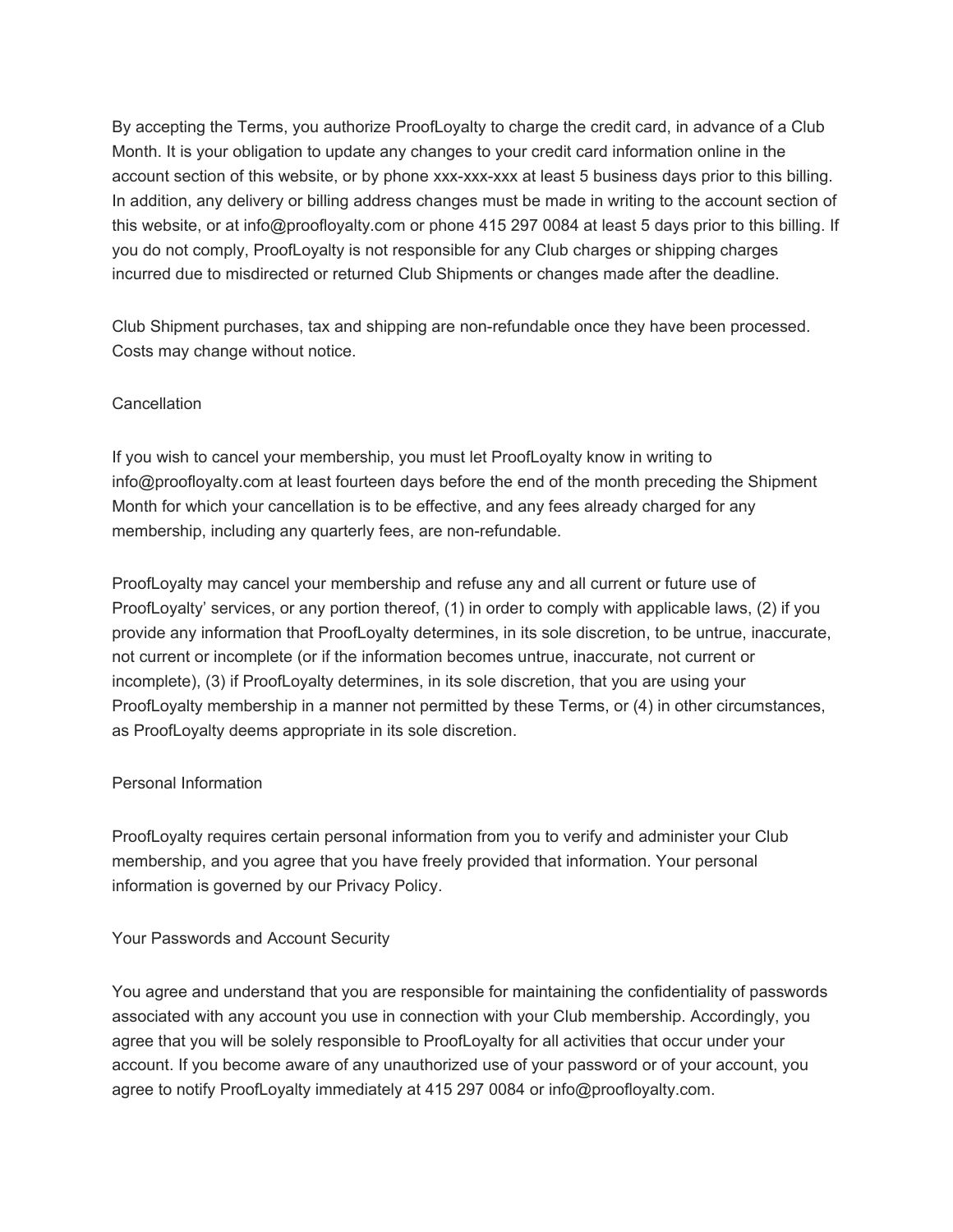If you are located within the European Union or other jurisdictions with laws governing data storage or processing that are different from United States laws, please be aware that we may transfer information to a country that does not have the same laws. By clicking, and using the Site, you expressly consent to: (1) the transfer of information to the U.S. or any other country in which ProofLoyalty (or its affiliates) or their respective service providers need to process your personal information; and (2) the use and disclosure of information about you as described in our Privacy Policy.

# **Disclaimer**

YOU UNDERSTAND AND AGREE THAT YOUR MEMBERSHIP IN THE CLUB, THE GOODS AND SERVICES PROVIDED BY PROOFLOYALTY AND ALL OTHER BENEFITS RELATED TO THE CLUB ARE PROVIDED ON AN "AS IS" BASIS WITHOUT ANY WARRANTIES OF ANY KIND. PROOFLOYALTY, TO THE FULLEST EXTENT PERMITTED BY LAW, DISCLAIMS ALL WARRANTIES, INCLUDING THE WARRANTY OF MERCHANTABILITY AND THE WARRANTY OF FITNESS FOR A PARTICULAR PURPOSE. PROOFLOYALTY WILL NOT BE LIABLE FOR ANY DAMAGES, WHETHER DIRECT, INDIRECT, SPECIAL, CONSEQUENTIAL, INCIDENTAL OR PUNITIVE DAMAGES, RESULTING FROM OR RELATED TO YOUR MEMBERSHIP IN THE CLUB OR ANY GOODS, SERVICES OR BENEFITS YOU RECEIVE OR FAIL TO RECEIVE FROM THE CLUB, WHETHER BASED ON WARRANTY, CONTRACT, TORT, OR ANY OTHER LEGAL OR EQUITABLE THEORY, AND WHETHER OR NOT PROOFLOYALTY HAS BEEN ADVISED OF THE POSSIBILITY OF SUCH DAMAGES.

By joining the Club, you agree to defend, indemnify, and hold harmless ProofLoyalty and its affiliates, and their respective owners, officers, directors, employees, representatives and agents, from and against any and all losses, claims, damages, costs and expenses related to your misrepresentation as to any information provided to the Club, your breach of any of these Terms or any misuse of any goods, services or other benefits of Club membership.

### Legal Compliance

Member benefits are non-transferable.

All goods, services and benefits provided by ProofLoyalty, including wines, are only provided and/or shipped to such states in which ProofLoyalty is licensed to provide such goods, services and benefits. Membership in the Club is void where prohibited, and by joining the Club, you represent that your membership in the Club and receipt and use of any goods, services or other items received through the Club does not and will not violate any applicable law or regulation. You agree to comply with all applicable laws, rules and regulations, including without limitation, laws governing the possession and use of wine and alcoholic beverages. If any product is requested to be provided in or